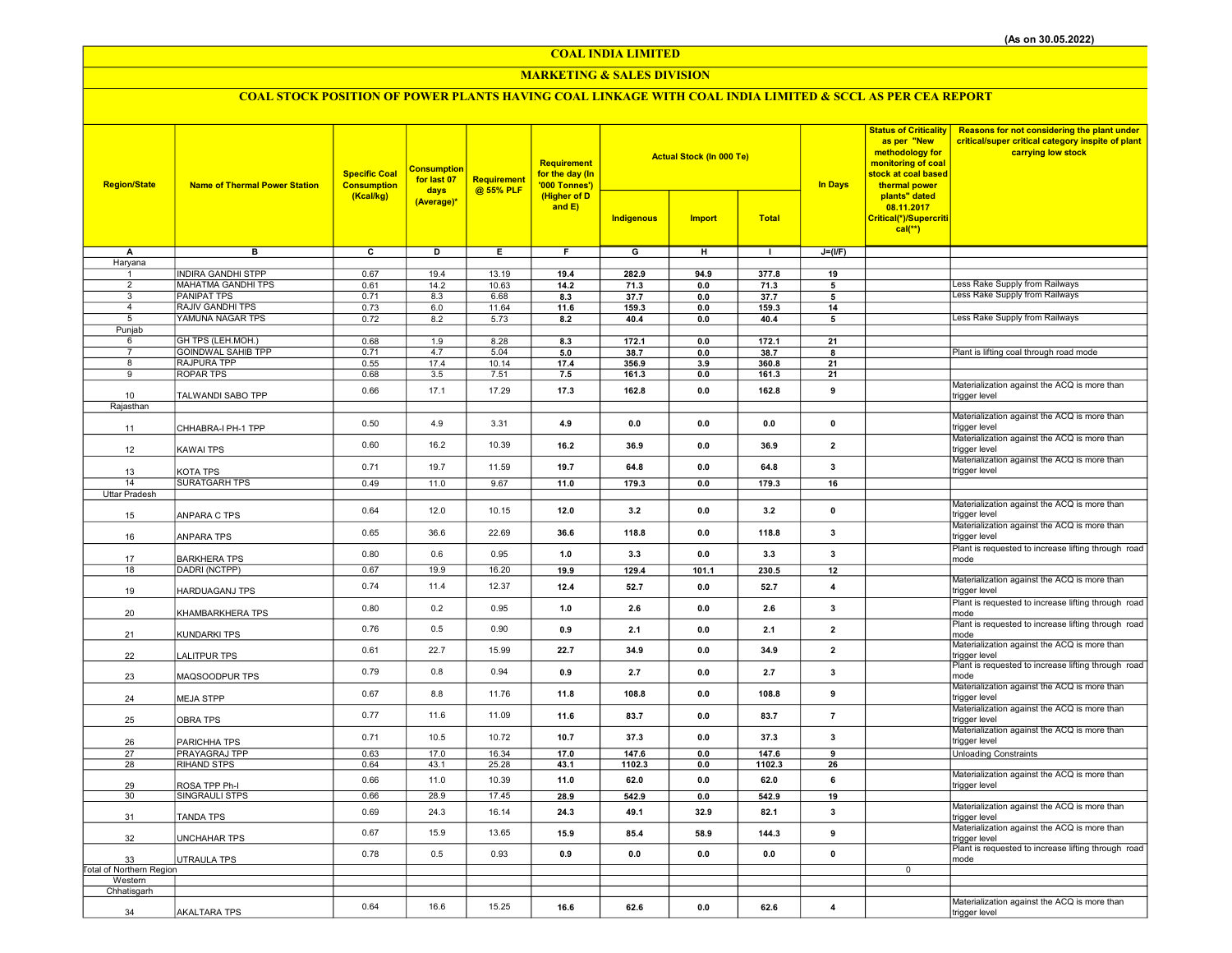#### COAL INDIA LIMITED

#### MARKETING & SALES DIVISION

# COAL STOCK POSITION OF POWER PLANTS HAVING COAL LINKAGE WITH COAL INDIA LIMITED & SCCL AS PER CEA REPORT

| <b>Region/State</b> | <b>Name of Thermal Power Station</b>    | <b>Specific Coal</b><br><b>Consumption</b><br>(Kcal/kg) | <b>Consumption</b><br>for last 07<br>days<br>(Average)* | <b>Requirement</b><br>@ 55% PLF | <b>Requirement</b><br>for the day (In<br>'000 Tonnes')<br>(Higher of D<br>and E) |                | <b>Actual Stock (In 000 Te)</b> |                | <b>Status of Criticality</b><br>as per "New<br>methodology for<br>monitoring of coal<br>stock at coal based<br>In Days<br>thermal power | Reasons for not considering the plant under<br>critical/super critical category inspite of plant<br>carrying low stock |                                                                     |
|---------------------|-----------------------------------------|---------------------------------------------------------|---------------------------------------------------------|---------------------------------|----------------------------------------------------------------------------------|----------------|---------------------------------|----------------|-----------------------------------------------------------------------------------------------------------------------------------------|------------------------------------------------------------------------------------------------------------------------|---------------------------------------------------------------------|
|                     |                                         |                                                         |                                                         |                                 |                                                                                  | Indigenous     | <b>Import</b>                   | <b>Total</b>   |                                                                                                                                         | plants" dated<br>08.11.2017<br>Critical(*)/Supercriti<br>$cal$ (**)                                                    |                                                                     |
| A                   | в                                       | ᢎ                                                       | D                                                       | Е.                              | Е                                                                                | G              | н                               | п              | $J=(I/F)$                                                                                                                               |                                                                                                                        |                                                                     |
| 35                  | <b>BALCO TPS</b>                        | 0.71                                                    | 4.1                                                     | 5.60                            | 5.6                                                                              | 45.3           | 3.1                             | 48.3           | 9                                                                                                                                       |                                                                                                                        | Plant under maintenance                                             |
| 36                  | <b>BANDAKHAR TPP</b>                    | 0.71                                                    | 4.7                                                     | 2.81                            | 4.7                                                                              | 19.2           | 0.0                             | 19.2           | $\overline{\mathbf{4}}$                                                                                                                 |                                                                                                                        | Materialization against the ACQ is more than<br>trigger level       |
| 37                  | <b>BARADARHA TPS</b>                    | 0.77                                                    | 19.1                                                    | 12.25                           | 19.1                                                                             | 104.5          | 0.0                             | 104.5          | 5                                                                                                                                       |                                                                                                                        | Materialization against the ACQ is more than<br>trigger level       |
| 38                  | <b>BHILAI TPS</b>                       | 0.76                                                    | 8.1                                                     | 5.01                            | 8.1                                                                              | 116.1          | 6.1                             | 122.2          | 15                                                                                                                                      |                                                                                                                        | Materialization against the ACQ is more than                        |
| 39                  | <b>BINJKOTE TPP</b>                     | 0.75                                                    | 0.0                                                     | 5.95                            | 6.0                                                                              | 25.1           | 0.0                             | 25.1           | $\overline{4}$                                                                                                                          |                                                                                                                        | trigger level                                                       |
| 40<br>41            | <b>DSPM TPS</b><br><b>KORBA STPS</b>    | 0.69                                                    | 7.2                                                     | 4.56                            | 7.2                                                                              | 53.1           | 0.0                             | 53.1           | $\overline{7}$                                                                                                                          |                                                                                                                        |                                                                     |
| 42                  | <b>KORBA-WEST TPS</b>                   | 0.67<br>0.78                                            | 32.7<br>13.8                                            | 22.94<br>13.79                  | 32.7<br>13.8                                                                     | 463.3<br>254.3 | 0.0<br>0.0                      | 463.3<br>254.3 | 14<br>18                                                                                                                                |                                                                                                                        |                                                                     |
| 43                  | <b>LARA TPP</b>                         | 0.66                                                    | 26.7                                                    | 13.92                           | 26.7                                                                             | 190.5          | 0.0                             | 190.5          | $\overline{7}$                                                                                                                          |                                                                                                                        |                                                                     |
| 44                  | NAWAPARA TPP                            | 0.79                                                    | 4.4                                                     | 6.28                            | 6.3                                                                              | 26.8           | 0.0                             | 26.8           | $\overline{\mathbf{4}}$                                                                                                                 |                                                                                                                        | Materialization against the ACQ is more than<br>trigger level       |
| 45                  | PATHADI TPP                             | 0.65                                                    | 6.6                                                     | 5.18                            | 6.6                                                                              | 52.1           | 0.0                             | 52.1           | 8                                                                                                                                       |                                                                                                                        |                                                                     |
| 46                  | SIPAT STPS                              | 0.68                                                    | 35.3                                                    | 26.62                           | 35.3                                                                             | 374.7          | 0.0                             | 374.7          | 11                                                                                                                                      |                                                                                                                        |                                                                     |
| 47                  | <b>TAMNAR TPP</b>                       | 0.84                                                    | 28.5                                                    | 26.52                           | 28.5                                                                             | 100.6          | 0.0                             | 100.6          | $\overline{4}$                                                                                                                          |                                                                                                                        | Materialization against the ACQ is more than<br>trigger level       |
|                     |                                         | 0.75                                                    | 15.8                                                    | 14.22                           | 15.8                                                                             | 48.1           | 0.0                             | 48.1           | 3                                                                                                                                       |                                                                                                                        | Materialization against the ACQ is more than                        |
| 48<br>Gujarat       | <b>UCHPINDA TPP</b>                     |                                                         |                                                         |                                 |                                                                                  |                |                                 |                |                                                                                                                                         |                                                                                                                        | trigger level                                                       |
|                     |                                         |                                                         |                                                         |                                 |                                                                                  |                |                                 |                |                                                                                                                                         |                                                                                                                        | Materialization against the ACQ is more than                        |
| 49                  | <b>GANDHI NAGAR TPS</b>                 | 0.69                                                    | 7.8                                                     | 5.71                            | 7.8                                                                              | 10.1           | 0.0                             | 10.1           | $\mathbf{1}$                                                                                                                            |                                                                                                                        | rigger level<br>Materialization against the ACQ is more than        |
| 50                  | SABARMATI (D-F STATIONS)                | 0.57                                                    | 4.3                                                     | 2.74                            | 4.3                                                                              | 14.3           | 67.1                            | 81.5           | $\overline{7}$                                                                                                                          |                                                                                                                        | trigger level<br>Materialization against the ACQ is more than       |
| 51                  | <b>UKAI TPS</b>                         | 0.67                                                    | 11.3                                                    | 9.85                            | 11.3                                                                             | 31.7           | 0.0                             | 31.7           | 3                                                                                                                                       |                                                                                                                        | trigger level<br>Materialization against the ACQ is more than       |
| 52                  | <b>WANAKBORI TPS</b>                    | 0.67                                                    | 24.6                                                    | 20.22                           | 24.6                                                                             | 148.1          | 0.0                             | 148.1          | 6                                                                                                                                       |                                                                                                                        | trigger level                                                       |
| Madhya Pradesh      |                                         |                                                         |                                                         |                                 |                                                                                  |                |                                 |                |                                                                                                                                         |                                                                                                                        |                                                                     |
| 53<br>54            | AMARKANTAK EXT TPS                      | 0.65<br>0.65                                            | 3.1<br>14.8                                             | 1.80<br>10.31                   | 3.1                                                                              | 38.0           | 0.0                             | 38.0           | 12                                                                                                                                      |                                                                                                                        |                                                                     |
|                     | <b>ANUPPUR TPP</b>                      | 0.74                                                    | 4.4                                                     | 4.88                            | 14.8<br>4.9                                                                      | 129.8<br>29.7  | 0.0<br>0.0                      | 129.8<br>29.7  | 9<br>6                                                                                                                                  |                                                                                                                        | Materialization against the ACQ is more than                        |
| 55                  | <b>BINA TPS</b><br><b>GADARWARA TPP</b> | 0.66                                                    | 20.3                                                    | 13.93                           | 20.3                                                                             | 44.5           | 67.4                            | 112.0          | 6                                                                                                                                       |                                                                                                                        | trigger level<br>Materialization against the ACQ is more than       |
| 56<br>57            | <b>KHARGONE STPP</b>                    | 0.60                                                    | 16.9                                                    | 10.45                           | 16.9                                                                             | 73.6           | 53.4                            | 127.1          | 8                                                                                                                                       |                                                                                                                        | trigger level                                                       |
| 58                  | <b>SANJAY GANDHI TPS</b>                | 0.82                                                    | 13.5                                                    | 14.57                           | 14.6                                                                             | 60.3           | 0.0                             | 60.3           | $\overline{\mathbf{4}}$                                                                                                                 |                                                                                                                        | Non payment of dues                                                 |
| 59                  | <b>SATPURA TPS</b>                      | 0.67                                                    | 6.8                                                     | 11.79                           | 11.8                                                                             | 131.4          | 0.0                             | 131.4          | 11                                                                                                                                      |                                                                                                                        |                                                                     |
| 60                  | <b>SEIONI TPP</b>                       | 0.64                                                    | 7.9                                                     | 5.06                            | 7.9                                                                              | 43.2           | 0.0                             | 43.2           | 5                                                                                                                                       |                                                                                                                        | Materialization against the ACQ is more than<br>trigger level       |
| 61                  | SHREE SINGAJI TPP                       | 0.71                                                    | 28.7                                                    | 23.50                           | 28.7                                                                             | 183.8          | 0.0                             | 183.8          | 6                                                                                                                                       |                                                                                                                        | Non Payment of Dues                                                 |
| 62                  | <b>VINDHYACHAL STPS</b>                 | 0.69                                                    | 68.2                                                    | 43.60                           | 68.2                                                                             | 1516.5         | 0.0                             | 1516.5         | 22                                                                                                                                      |                                                                                                                        |                                                                     |
| Maharashtra         |                                         |                                                         |                                                         |                                 |                                                                                  |                |                                 |                |                                                                                                                                         |                                                                                                                        | Materialization against the ACQ is more than                        |
| 63                  | <b>AMRAVATI TPS</b>                     | 0.62                                                    | 12.1                                                    | 11.07                           | 12.1                                                                             | 61.8           | 0.0                             | 61.8           | 5                                                                                                                                       |                                                                                                                        | trigger level                                                       |
| 64                  | <b>BHUSAWAL TPS</b>                     | 0.72                                                    | 17.5                                                    | 11.44                           | 17.5                                                                             | 30.1           | 0.0                             | 30.1           | $\overline{2}$                                                                                                                          |                                                                                                                        | Non payment of dues                                                 |
| 65                  | <b>BUTIBORI TPP</b>                     | 0.67                                                    | 0.0                                                     | 5.31                            | 5.3                                                                              | 59.7           | 0.0                             | 59.7           | 11                                                                                                                                      |                                                                                                                        | Non payment of dues                                                 |
| 66                  | CHANDRAPUR(MAHARASHTRA) STPS            | 0.78                                                    | 38.5                                                    | 30.17                           | 38.5                                                                             | 260.3          | 0.0                             | 260.3          | $\overline{7}$                                                                                                                          |                                                                                                                        | Materialization against the ACQ is more than                        |
| 67                  | DAHANU TPS                              | 0.62                                                    | 6.5                                                     | 4.09                            | 6.5                                                                              | 6.5            | 0.0                             | 6.5            | $\overline{1}$                                                                                                                          |                                                                                                                        | trigger level                                                       |
| 68                  | DHARIWAL TPP                            | 0.67                                                    | 7.6                                                     | 5.34                            | 7.6                                                                              | 52.2           | 0.0                             | 52.2           | $\overline{7}$                                                                                                                          |                                                                                                                        | Materialization against the ACQ is more than<br>trigger level       |
| 69                  | <b>GMR WARORA TPS</b>                   | 0.67<br>0.89                                            | 8.6<br>20.7                                             | 5.29<br>15.72                   | 8.6<br>20.7                                                                      | 97.9<br>83.0   | 0.0<br>0.0                      | 97.9<br>83.0   | 11<br>$\overline{4}$                                                                                                                    |                                                                                                                        | Materialization against the ACQ is more than                        |
| 70                  | KHAPARKHEDA TPS                         |                                                         |                                                         |                                 |                                                                                  |                |                                 |                |                                                                                                                                         |                                                                                                                        | trigger level                                                       |
| 71                  | <b>KORADI TPS</b>                       | 0.76<br>0.70                                            | 30.0<br>29.3                                            | 22.08<br>21.29                  | 30.0<br>29.3                                                                     | 114.0<br>139.5 | 0.0<br>36.0                     | 114.0<br>175.5 | $\overline{4}$<br>6                                                                                                                     |                                                                                                                        | Non payment of dues<br>Materialization against the ACQ is more than |
| 72                  | <b>MAUDA TPS</b>                        |                                                         |                                                         |                                 |                                                                                  |                |                                 |                |                                                                                                                                         |                                                                                                                        | trigger level                                                       |
| 73                  | <b>NASIK TPS</b>                        | 0.81                                                    | 9.3                                                     | 6.72                            | 9.3                                                                              | 31.5           | 17.0                            | 48.5           | $\overline{5}$                                                                                                                          |                                                                                                                        | Non payment of dues                                                 |
| 74                  | <b>PARAS TPS</b>                        | 0.74                                                    | 7.6                                                     | 4.90                            | 7.6                                                                              | 80.1           | 0.0                             | 80.1           | 11                                                                                                                                      |                                                                                                                        |                                                                     |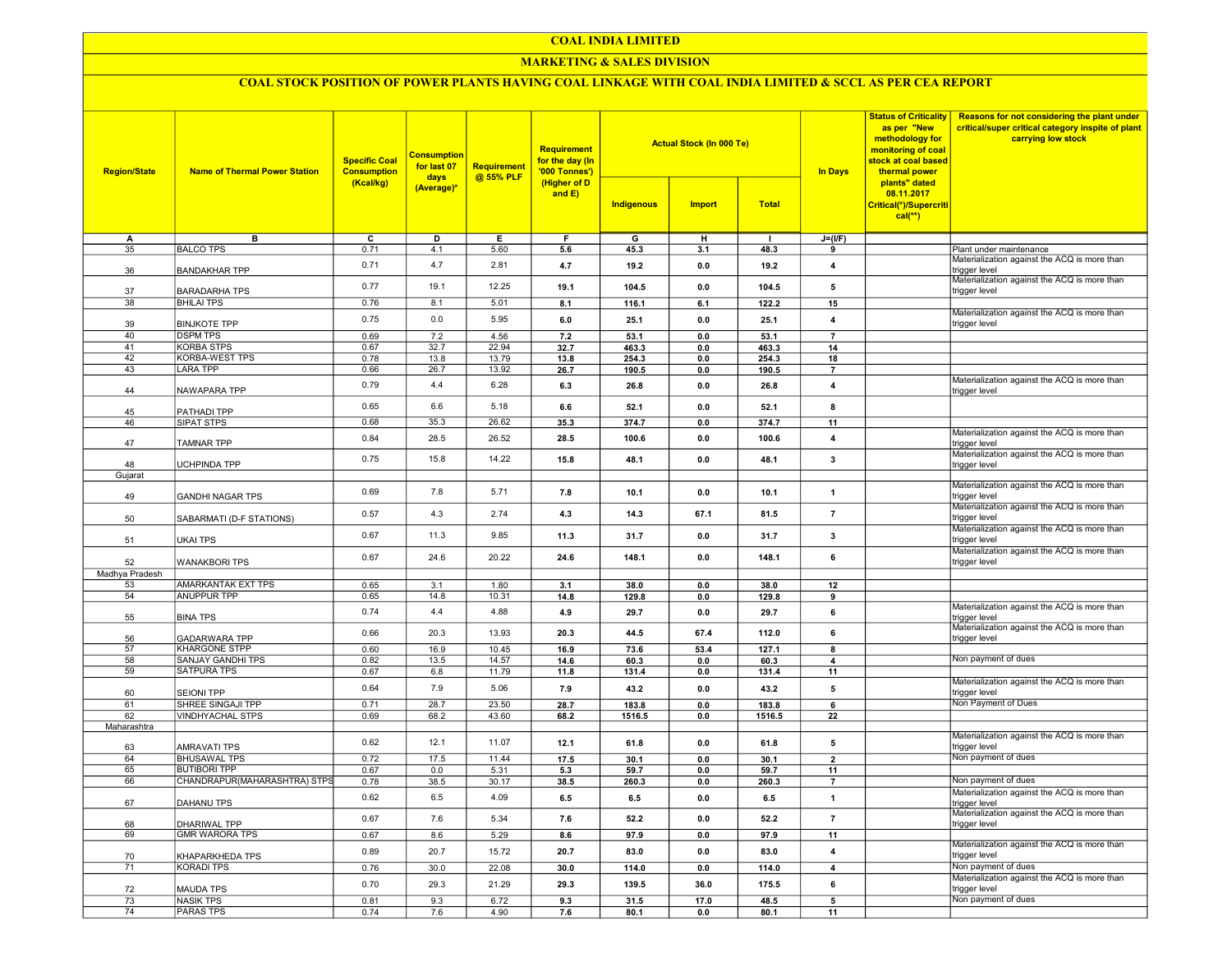## COAL INDIA LIMITED

## **MARKETING & SALES DIVISION**

# COAL STOCK POSITION OF POWER PLANTS HAVING COAL LINKAGE WITH COAL INDIA LIMITED & SCCL AS PER CEA REPORT

| <b>Region/State</b>             | <b>Name of Thermal Power Station</b> | <b>Specific Coal</b><br><b>Consumption</b><br>(Kcal/kg) | <b>Consumption</b><br>for last 07<br>days<br>(Average)* | <b>Requirement</b><br>@ 55% PLF | <b>Requirement</b><br>for the day (In<br>'000 Tonnes')<br>(Higher of D<br>and $E$ ) | <b>Actual Stock (In 000 Te)</b><br><b>Total</b><br>Indigenous<br><b>Import</b> |       |              | <b>In Days</b>          | <b>Status of Criticality</b><br>as per "New<br>methodology for<br>monitoring of coal<br>stock at coal based<br>thermal power<br>plants" dated<br>08.11.2017<br>Critical(*)/Supercriti<br>$cal(**)$ | Reasons for not considering the plant under<br>critical/super critical category inspite of plant<br>carrying low stock |
|---------------------------------|--------------------------------------|---------------------------------------------------------|---------------------------------------------------------|---------------------------------|-------------------------------------------------------------------------------------|--------------------------------------------------------------------------------|-------|--------------|-------------------------|----------------------------------------------------------------------------------------------------------------------------------------------------------------------------------------------------|------------------------------------------------------------------------------------------------------------------------|
|                                 |                                      |                                                         |                                                         |                                 |                                                                                     |                                                                                |       |              |                         |                                                                                                                                                                                                    |                                                                                                                        |
| A                               | в                                    | C                                                       | D                                                       | Е.                              | F.                                                                                  | G                                                                              | н     | $\mathbf{I}$ | $J=(I/F)$               |                                                                                                                                                                                                    |                                                                                                                        |
| 75                              | <b>PARLITPS</b>                      | 0.67                                                    | 9.1                                                     | 6.65                            | 9.1                                                                                 | 106.0                                                                          | 0.0   | 106.0        | 12                      |                                                                                                                                                                                                    |                                                                                                                        |
| 76                              | <b>SOLAPUR STPS</b>                  | 0.56                                                    | 5.2                                                     | 9.73                            | 9.7                                                                                 | 123.6                                                                          | 23.1  | 146.8        | 15                      |                                                                                                                                                                                                    |                                                                                                                        |
| 77                              | <b>TIRORA TPS</b>                    | 0.66                                                    | 42.4                                                    | 28.73                           | 42.4                                                                                | 189.1                                                                          | 0.0   | 189.1        | $\overline{\mathbf{4}}$ |                                                                                                                                                                                                    | Materialization against the ACQ is more than<br>trigger level                                                          |
| 78                              | WARDHA WARORA TPP                    | 0.66                                                    | 5.8                                                     | 4.71                            | 5.8                                                                                 | 140.2                                                                          | 0.0   | 140.2        | 24                      |                                                                                                                                                                                                    |                                                                                                                        |
| <b>Total of Western Region</b>  |                                      |                                                         |                                                         |                                 |                                                                                     |                                                                                |       |              |                         | 0                                                                                                                                                                                                  |                                                                                                                        |
| Southern                        |                                      |                                                         |                                                         |                                 |                                                                                     |                                                                                |       |              |                         |                                                                                                                                                                                                    |                                                                                                                        |
| Andhra Pradesh                  |                                      |                                                         |                                                         |                                 |                                                                                     |                                                                                |       |              |                         |                                                                                                                                                                                                    |                                                                                                                        |
| 79                              | DAMODARAM SANJEEVAIAH TPS            | 0.66                                                    | 3.8                                                     | 13.85                           | 13.8                                                                                | 138.2                                                                          | 0.0   | 138.2        | 10                      |                                                                                                                                                                                                    |                                                                                                                        |
| 80                              | Dr. N.TATA RAO TPS                   | 0.77                                                    | 27.7                                                    | 17.90                           | 27.7                                                                                | 146.3                                                                          | 0.0   | 146.3        | 5                       |                                                                                                                                                                                                    | Materialization against the ACQ is more than<br>trigger level                                                          |
| 81                              | PAINAMPURAM TPP                      | 0.59                                                    | 15.3                                                    | 10.21                           | 15.3                                                                                | 60.7                                                                           | 107.2 | 167.9        | 11                      |                                                                                                                                                                                                    | Materialization against the ACQ is more than<br>trigger level                                                          |
| 82                              | RAYALASEEMA TPS                      | 0.76                                                    | 20.7                                                    | 16.60                           | 20.7                                                                                | 66.7                                                                           | 0.0   | 66.7         | 3                       |                                                                                                                                                                                                    | Materialization against the ACQ is more than<br>trigger level                                                          |
| 83                              | <b>SIMHADRI</b>                      | 0.78                                                    | 22.7                                                    | 20.54                           | 22.7                                                                                | 358.3                                                                          | 88.4  | 446.6        | 20                      |                                                                                                                                                                                                    |                                                                                                                        |
|                                 |                                      |                                                         |                                                         |                                 |                                                                                     |                                                                                |       |              |                         |                                                                                                                                                                                                    | Materialization against the ACQ is more than                                                                           |
| 84                              | <b>SGPL TPP</b>                      | 0.53                                                    | 13.6                                                    | 9.26                            | 13.6                                                                                | 13.6                                                                           | 236.0 | 249.6        | 18                      |                                                                                                                                                                                                    | trigger level                                                                                                          |
| 85                              | <b>VIZAG TPP</b>                     | 0.67                                                    | 11.5                                                    | 9.20                            | 11.5                                                                                | 25.4                                                                           | 0.0   | 25.4         | $\overline{2}$          |                                                                                                                                                                                                    | Less Supply of rakes from Railways                                                                                     |
| Karnataka                       |                                      |                                                         |                                                         |                                 |                                                                                     |                                                                                |       |              |                         |                                                                                                                                                                                                    |                                                                                                                        |
| 86                              | <b>BELLARY TPS</b>                   | 0.63                                                    | 18.5                                                    | 14.23                           | 18.5                                                                                | 128.5                                                                          | 0.0   | 128.5        | $\overline{7}$          |                                                                                                                                                                                                    | Materialization against the ACQ is more than<br>trigger level                                                          |
| 87                              | <b>KUDGI STPP</b>                    | 0.63                                                    | 10.5                                                    | 19.90                           | 19.9                                                                                | 188.3                                                                          | 10.8  | 199.1        | 10                      |                                                                                                                                                                                                    |                                                                                                                        |
| 88                              | <b>RAICHUR TPS</b>                   | 0.66                                                    | 17.2                                                    | 14.98                           | 17.2                                                                                | 80.5                                                                           | 0.0   | 80.5         | 5                       |                                                                                                                                                                                                    | Materialization against the ACQ is more than<br>trigger level                                                          |
| 89                              | YERMARUS TPP                         | 0.62                                                    | 15.0                                                    | 13.09                           | 15.0                                                                                | 141.2                                                                          | 0.0   | 141.2        | 9                       |                                                                                                                                                                                                    |                                                                                                                        |
| Tamil Nadu                      |                                      |                                                         |                                                         |                                 |                                                                                     |                                                                                |       |              |                         |                                                                                                                                                                                                    |                                                                                                                        |
| 90                              | <b>METTUR TPS</b>                    | 0.81                                                    | 14.6                                                    | 8.98                            | 14.6                                                                                | 111.7                                                                          | 0.0   | 111.7        | 8                       |                                                                                                                                                                                                    |                                                                                                                        |
| 91                              | METTUR TPS - II                      | 0.78                                                    | 7.4                                                     | 6.16                            | 7.4                                                                                 | 56.1                                                                           | 0.0   | 56.1         | 8                       |                                                                                                                                                                                                    | Materialization against the ACQ is more than<br>trigger level                                                          |
| 92                              | NORTH CHENNAI TPS                    | 0.82                                                    | 23.4                                                    | 19.78                           | 23.4                                                                                | 82.0                                                                           | 37.5  | 119.5        | 5                       |                                                                                                                                                                                                    | Materialization against the ACQ is more than<br>trigger level                                                          |
| 93                              | <b>TUTICORIN TPS</b>                 | 0.96                                                    | 15.9                                                    | 13.31                           | 15.9                                                                                | 104.9                                                                          | 0.0   | 104.9        | $\overline{7}$          |                                                                                                                                                                                                    | Materialization against the ACQ is more than<br>trigger level                                                          |
| 94                              | <b>VALLUR TPP</b>                    | 0.72                                                    | 22.1                                                    | 14.26                           | 22.1                                                                                | 139.9                                                                          | 70.5  | 210.4        | 10                      |                                                                                                                                                                                                    |                                                                                                                        |
| Telangana                       |                                      |                                                         |                                                         |                                 |                                                                                     |                                                                                |       |              |                         |                                                                                                                                                                                                    |                                                                                                                        |
| 95                              | <b>BHADRADRI TPP</b>                 | 0.69                                                    | 8.6                                                     | 9.83                            | 9.8                                                                                 | 133.2                                                                          | 0.0   | 133.2        | 14                      |                                                                                                                                                                                                    |                                                                                                                        |
| 96                              | <b>KAKATIYA TPS</b>                  | 0.57                                                    | 9.3                                                     | 8.33                            | 9.3                                                                                 | 178.4                                                                          | 0.0   | 178.4        | 19                      |                                                                                                                                                                                                    |                                                                                                                        |
| 97                              | KOTHAGUDEM TPS (NEW)                 | 0.64                                                    | 15.0                                                    | 8.46                            | 15.0                                                                                | 80.7                                                                           | 0.0   | 80.7         | 5                       |                                                                                                                                                                                                    |                                                                                                                        |
| 98                              | KOTHAGUDEM TPS (STAGE-7)             | 0.50                                                    | 6.8                                                     | 5.23                            | 6.8                                                                                 | 66.7                                                                           | 0.0   | 66.7         | 10                      |                                                                                                                                                                                                    |                                                                                                                        |
| 99                              | RAMAGUNDEM STPS                      | 0.62                                                    | 32.5                                                    | 21.33                           | 32.5                                                                                | 140.0                                                                          | 29.0  | 169.0        | 5                       |                                                                                                                                                                                                    |                                                                                                                        |
| 100                             | RAMAGUNDEM-B TPS                     | 0.77                                                    | 0.8                                                     | 0.64                            | 0.8                                                                                 | 10.4                                                                           | 0.0   | 10.4         | 12                      |                                                                                                                                                                                                    |                                                                                                                        |
| 101                             | SINGARENI TPP                        | 0.58                                                    | 14.5                                                    | 9.12                            | 14.5                                                                                | 94.3                                                                           | 0.0   | 94.3         | $\overline{7}$          |                                                                                                                                                                                                    |                                                                                                                        |
| <b>Total of Southern Region</b> |                                      |                                                         |                                                         |                                 |                                                                                     |                                                                                |       |              |                         | 0                                                                                                                                                                                                  |                                                                                                                        |
| Eastern                         |                                      |                                                         |                                                         |                                 |                                                                                     |                                                                                |       |              |                         |                                                                                                                                                                                                    |                                                                                                                        |
| Bihar<br>102                    | <b>BARAUNI TPS</b>                   | 0.63                                                    | 6.8                                                     | 5.90                            | 6.8                                                                                 | 49.3                                                                           | 0.0   | 49.3         | $\overline{7}$          |                                                                                                                                                                                                    |                                                                                                                        |
| 103                             | <b>BARH I</b>                        | 0.67                                                    | 9.3                                                     | 5.84                            | 9.3                                                                                 | 85.3                                                                           | 0.0   | 85.3         | 9                       |                                                                                                                                                                                                    |                                                                                                                        |
| 104                             | <b>BARH II</b>                       | 0.67                                                    | 18.6                                                    | 11.67                           | 18.6                                                                                | 170.7                                                                          | 0.0   | 170.7        | 9                       |                                                                                                                                                                                                    |                                                                                                                        |
| 105                             | <b>KAHALGAON TPS</b>                 | 0.80                                                    | 31.4                                                    | 24.62                           | 31.4                                                                                | 284.0                                                                          | 15.0  | 299.0        | 10                      |                                                                                                                                                                                                    |                                                                                                                        |
| 106                             | MUZAFFARPUR TPS                      | 0.77                                                    | 5.8                                                     | 3.95                            | 5.8                                                                                 | 36.6                                                                           | 0.0   | 36.6         | 6                       |                                                                                                                                                                                                    | Materialization against the ACQ is more than<br>trigger level                                                          |
| 107                             | NABINAGAR STPP                       | 0.58                                                    | 19.6                                                    | 15.21                           | 19.6                                                                                | 118.5                                                                          | 26.6  | 145.1        | $\overline{7}$          |                                                                                                                                                                                                    |                                                                                                                        |
| 108                             | NABINAGAR TPP                        | 0.69                                                    | 13.8                                                    | 9.06                            | 13.8                                                                                | 69.0                                                                           | 0.0   | 69.0         | 5                       |                                                                                                                                                                                                    | Materialization against the ACQ is more than<br>trigger level                                                          |
| Jharkhand                       |                                      |                                                         |                                                         |                                 |                                                                                     |                                                                                |       |              |                         |                                                                                                                                                                                                    |                                                                                                                        |
| 109                             | BOKARO TPS 'A' EXP                   | 0.57                                                    | 6.6                                                     | 3.78                            | 6.6                                                                                 | 107.4                                                                          | 0.0   | 107.4        | 16                      |                                                                                                                                                                                                    |                                                                                                                        |
| 110                             | CHANDRAPURA(DVC) TPS                 | 0.61                                                    | 2.5                                                     | 4.06                            | 4.1                                                                                 | 158.8                                                                          | 30.5  | 189.4        | 47                      |                                                                                                                                                                                                    |                                                                                                                        |
| 111                             | JOJOBERA TPS                         | 0.69                                                    | 4.3                                                     | 2.18                            | 4.3                                                                                 | 44.1                                                                           | 0.0   | 44.1         | 10                      |                                                                                                                                                                                                    |                                                                                                                        |
| 112                             | KODARMA TPP                          | 0.62                                                    | 13.0                                                    | 8.23                            | 13.0                                                                                | 85.4                                                                           | 32.5  | 118.0        | 9                       |                                                                                                                                                                                                    |                                                                                                                        |
| 113                             | MAHADEV PRASAD STPP                  | 0.70                                                    | 7.7                                                     | 5.01                            | 7.7                                                                                 | 48.7                                                                           | 0.0   | 48.7         | 6                       |                                                                                                                                                                                                    | Materialization against the ACQ is more than<br>trigger level                                                          |
| 114                             | MAITHON RB TPP                       | 0.64                                                    | 13.4                                                    | 8.89                            | 13.4                                                                                | 229.7                                                                          | 0.0   | 229.7        | 17                      |                                                                                                                                                                                                    |                                                                                                                        |